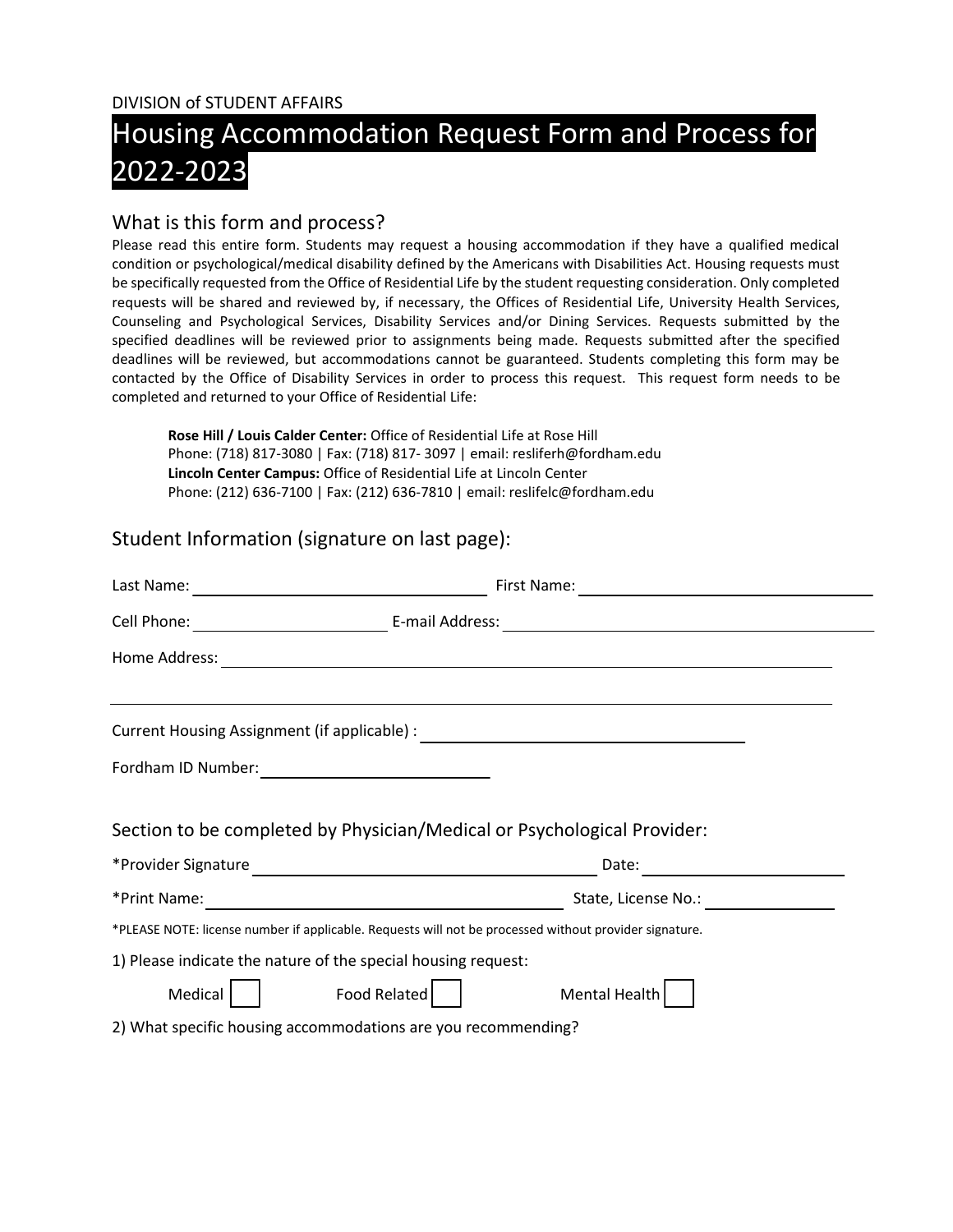3) What is your diagnosis for the student? How does the stated request relate to the student's condition?

4) What major life activity(ies) is/are substantially limited by the student's condition? Please provide details regarding the chronicity, duration and severity of these limitations. Describe the nature of the physical or other impairment of the applicant that serves as the basis for requesting accommodations.

5) How will the requested housing accommodation address the limitations described above?

6) What other options are available for improving the limitations described above?

7) What potential adverse effects could result from the requested housing accommodation?

8) How long have you been working with the student?

**NOTE: please feel free to attach any additional documentation supporting this request.**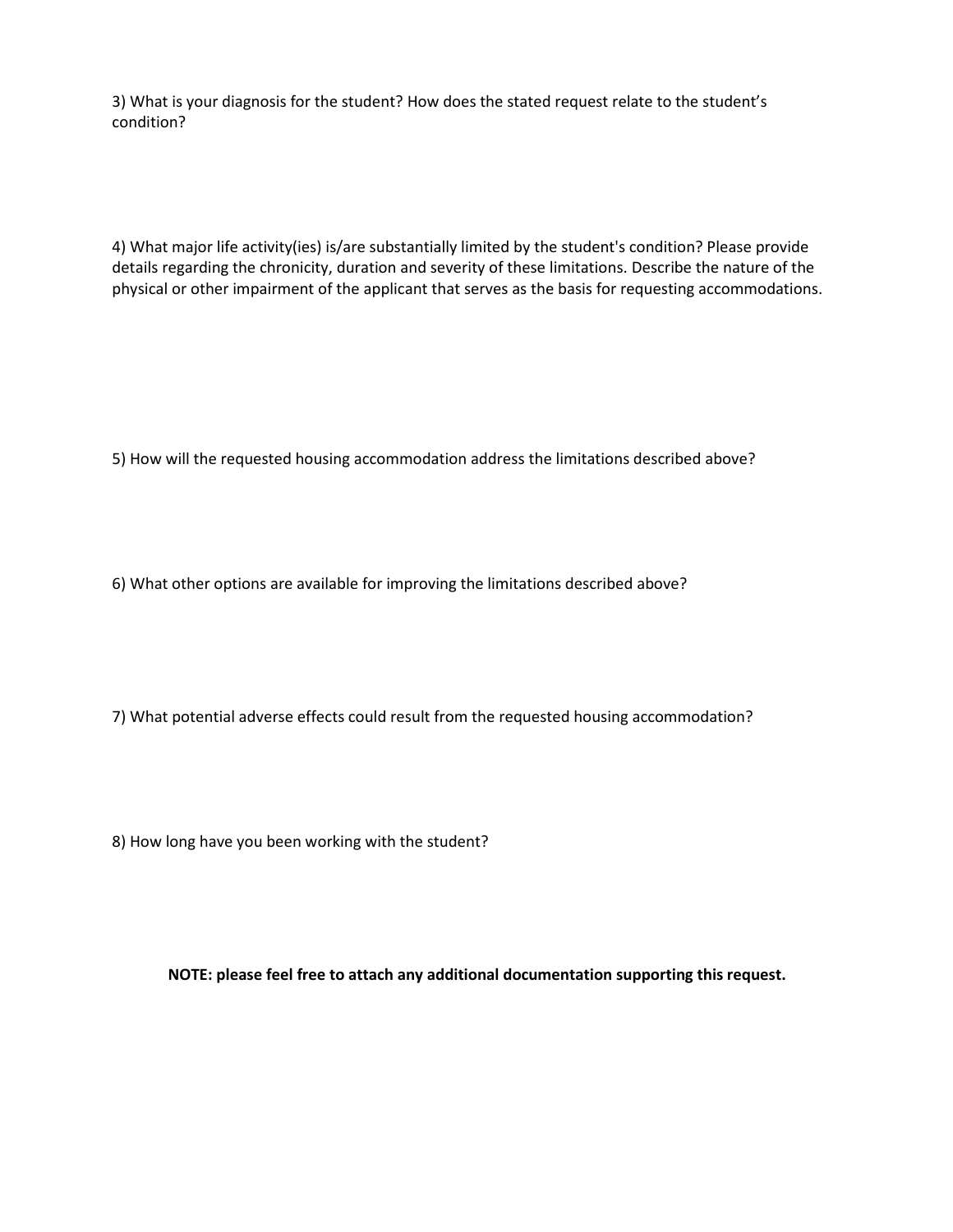## Additional questions for Emotional Support Animal requests:

1) Did you diagnose the student with his/her disability? If not, who did? Please provide name and contact information.

2) Does the student require ongoing treatment from you? Another provider?

3) Which specific symptoms will be reduced by having the animal? Please describe the nexus between the animal and the symptom reduction.

4) Have you discussed the responsibilities associated with properly caring for an animal while engaged in typical college activities and residing on campus? Do you believe those additional responsibilities might exacerbate the student's symptoms in any way?